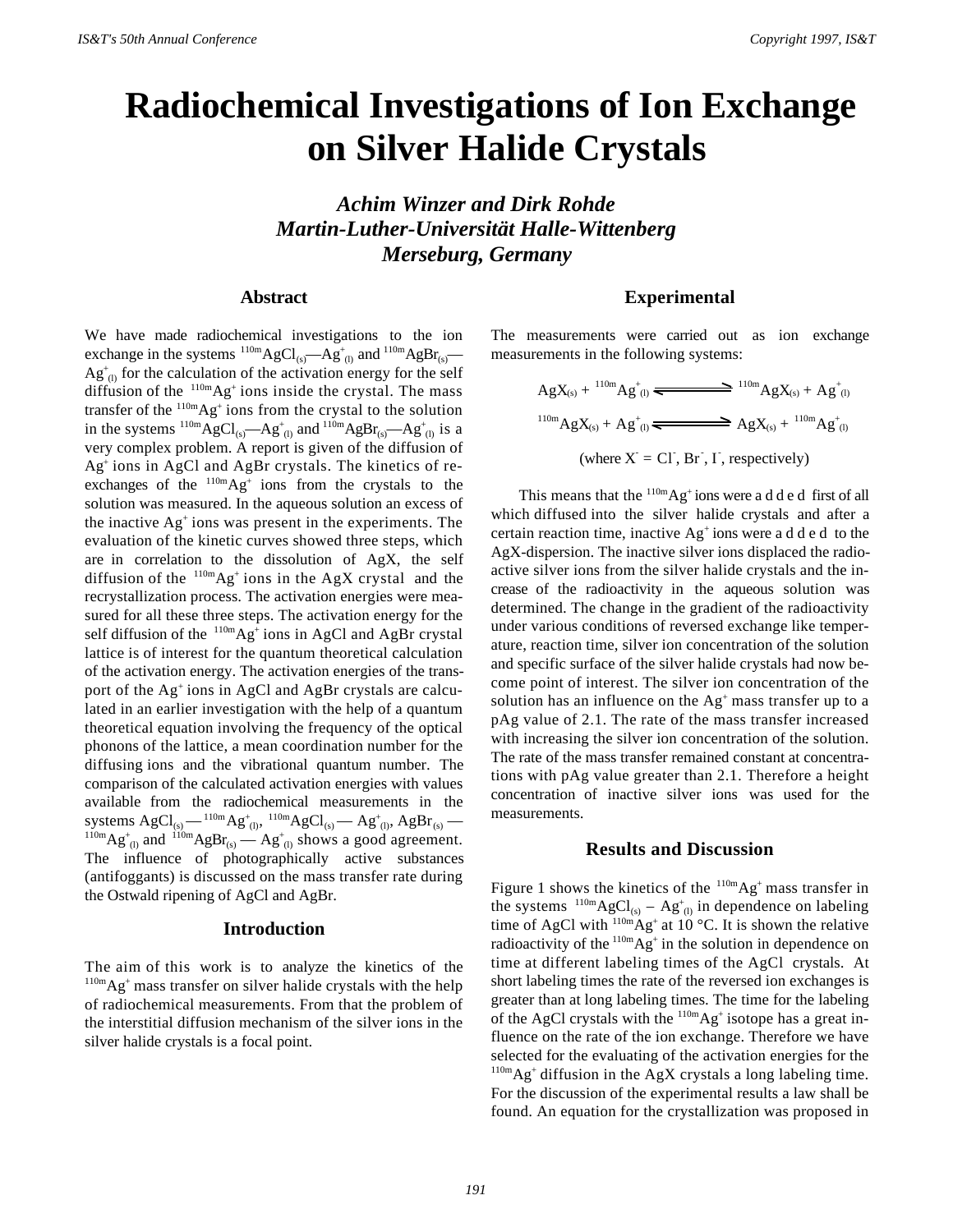the form

$$
ln (\alpha - \alpha_{min}) = k \cdot t \tag{1}
$$

where  $\alpha$  is the actual degree of re-exchange of  $^{110m}Ag^{+}$  and  $\alpha_{\min}$  is the lowest degree of re-exchange of  $^{110m}Ag^{+}$ . The reexchange of the silver ions  $(^{110m}Ag^+)$  from the AgCl-crystals to the solution is a first order law.<sup>1</sup>

In Figure 2 is shown that  $ln(\alpha - \alpha_{min})$  corresponding equation<sup>1</sup> against time for the exchange in the system  $^{110m}\text{AgCl}_{(s)}$  — Ag<sup>+</sup><sub>(1)</sub> gives straight lines only in different time periods. The explanation for this curve is the change of the mechanism in dependence of time. The first step represents the partial change of the solubility of AgCl crystals, that is the formation of complexes between the AgCl and the Ag<sup>+</sup> ions in accordance with the reaction  $Ag^+$  + AgCl  $\rightleftharpoons$  Ag<sub>2</sub>Cl<sup>+</sup>. The influence of temperatures on the first step is very low. The second step in Figure 2 represents the diffusion of the silver ions in the AgCl crystal. In contract to the first step, the temperature has an influence at the second step. The  $4<sup>th</sup>$  step represents the recrystallization of the silver halide crystals.

Figure 3 shows the Arrhenius curves for the second step of the diffusion of  $^{110m}Ag^{+}$  ions in the AgCl crystals. The measured activation energies for this step is in the range of 16.2-16.4 kJ/mol. The addition of the diffusion- and the recrystallization process results in step three.

In Figure 4 the Arrhenius curve is seen for the second step of the  $^{110m}$ Ag<sup>+</sup> transfer from the  $^{110m}$ AgBr crystals to the solution. The activation energy for the transport of the 110mAg+ ions in the AgBr crystals was calculated to 12.2 kJ/mol.



*Figure 1. Kinetics of the 110mAg<sup>+</sup> mass transfer in the system 110m*  $AgCl_{(s)}$ —Ag<sup>+</sup><sub>(i)</sub> in dependence on the labeling time of AgCl with *110mAg<sup>+</sup> (re-exchange: 0.5 g 110mAgCl, temperature 10°C, 100 mg Ag<sup>+</sup> /100 ml solution)*



time (min)

*Figure 2. Degree of re-exchange ln(*α*-*α*(min)) in dependence on time for the system 110mAgCl(s)-Ag<sup>+</sup> (l), (labeling: time 30 min. at 25°C; re-exchange: 0.5 g 110mAgCl, 100 mg Ag<sup>+</sup> /100 ml solution)*



*Figure 3. Arrhenius curve for the self diffusion of 110mAg<sup>+</sup> in the system 110mAgCl(s)-Ag<sup>+</sup> (l), (re-exchange: 0.5 g 110mAgCl, 100 mg*  $Ag<sup>+</sup>/100$  ml solution),  $E_A = 16.7$  kJ/mol



*Figure 4. Arrhenius curve for the second step of the 110mAg<sup>+</sup> transfer from the 110mAgBr crystals to the solution, (reexchange:* 0.5 g  $\frac{110m}{A}$ *gBr,* 100 mg  $Ag^{+}/100$  ml solution),  $E_A =$ *12.2 kJ/mol.*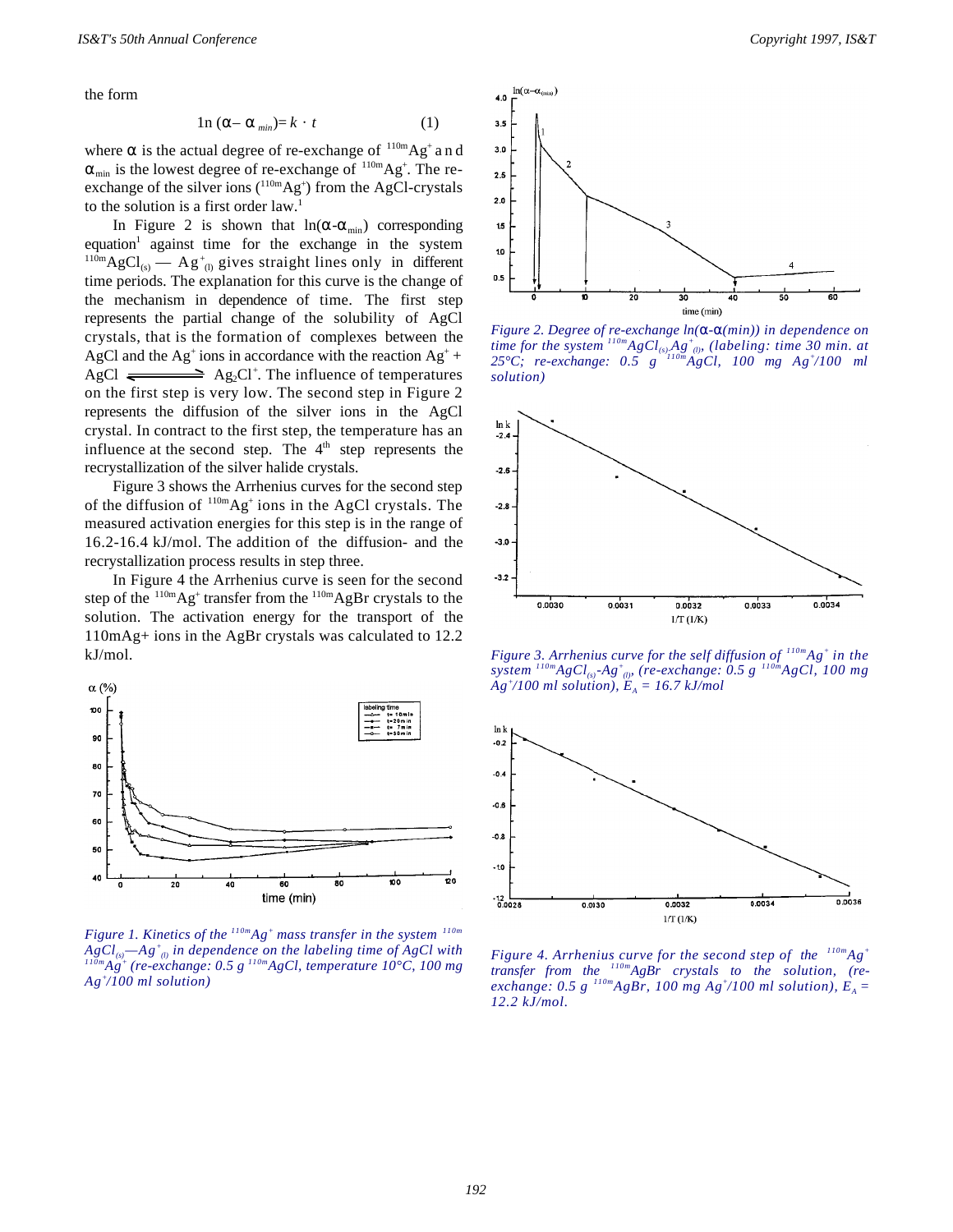We have found that there is a causal connection between the activation energy for the self diffusion of the Ag<sup>+</sup> ions in the AgCl and AgBr crystals respectively and the frequency of the collective excitation states of the crystal in an earlier work.<sup>2</sup> Recent radiochemical investigations of the ion transport process in crystalline solids showed that a direct proportionality exists between the activation energy for the self diffusion of the Ag<sup>+</sup> ions in silver halide crystals on the one hand and the frequency of the optical phonons of these crystals on the other hand, with Planck's constant as the factor of proportionality. An equation for calculating the activation energy from the frequency of the optical phonons has been found:

where

$$
E_A = 6N_A h \omega_{LO} \tag{2}
$$

*EA* - activation energy for the mass transfer process *NA* - Avogadro's constant - frequency of optical phonons *h*  $\omega_{LO}$ - Planck's constant

\_

According to our investigations, the activation energies for ion transport in crystalline solids can be determined in a first order approximation from the frequency of the first excited vibrational state  $\Delta \omega$ , the vibrational quantum number  $n_q$  and the short range order for the respective diffusing ion (which corresponds to the mean coordination number  $α$ ).

Also the following equation has been found earlier<sup>3, 4</sup>:

$$
E_A = \alpha N_A \overline{h} \frac{\Delta \omega}{2} \left( 2n_q + 1 \right) \tag{3}
$$

where

*EA* -activation energy for the diffusion of the  $Ag<sup>+</sup>$  ions in the AgCl and AgBr crystals respectively in  $J \cdot \text{mol}^{-1}$ 

 $\alpha$  -mean coordination number of the Ag<sup>+</sup> ions

Δω -energy for the first excited vibrational state in the AgCl and AgBr crystals respectively

 $n_q$ -vibrational quantum number

The activation energies  $E_A$  calculated according to equation (3) for the ion transport in the AgCl and AgBr crystals are given in Tables 1 and 2. From these considerations it is evident that the activation energy for the self diffusion of the Ag<sup>+</sup> ions increases with rising coordination number  $\alpha$ . An increase in the  $E_A$  values for the ion transport is also found when the vibrational quantum number of the crystal lattices increases.

To test the efficiency of the quantum theoretical relationship stated above we compared the activation energies measured for the mass transfer process and the activation energies available from the literature for the transport processes of Ag<sup>+</sup> ions in the silver halide crystals with the activation energies calculated in accordance with equation.<sup>3</sup> An earlier work summarizes the activation energies for the transport of the Ag<sup>+</sup> ions in the AgCl and AgBr crystals de-

termined by very differing physical measuring methods, such as measurements of the dielectrical loss, electric conductivity measurements, radiochemical measurements of the mass transfer and measurements of the Dember effect. It can be seen that there is a fairly good agreement between the calculated and the experimentally determined activation energies.<sup>2,3</sup>

**Table 1: Calculated activation parameters for the Ag<sup>+</sup> transport processes in AgCl in dependence on coordination number and vibrational quantum number**  $(\omega_{LO} = 3.4 \cdot 10^{13} \text{ s}^{-1})$ 

| $E_A$ (kJ mol <sup>-1</sup> ) |               |                 |           |           |           |                 |  |  |  |
|-------------------------------|---------------|-----------------|-----------|-----------|-----------|-----------------|--|--|--|
| α                             | $n_{\rm o}=1$ | $n_{\rm q} = 2$ | $n_a = 3$ | $n_a = 4$ | $n_a = 5$ | $n_{\rm o} = 6$ |  |  |  |
|                               | 3.2           | 5.4             | 7.6       | 9.7       | 11.9      | 14.0            |  |  |  |
| 2                             | 6.5           | 10.8            | 15.1      | 19.4      | 23.8      | 28.1            |  |  |  |
| 3                             | 9.7           | 16.2            | 22.7      | 29.2      | 35.6      | 42.1            |  |  |  |
| 4                             | 11.6          | 21.6            | 30.2      | 38.9      | 47.5      | 56.2            |  |  |  |
| 5                             | 16.2          | 27.0            | 37.8      | 48.6      | 59.4      | 70.2            |  |  |  |
| 6                             | 19.4          | 32.4            | 45.4      | 58.3      | 71.3      | 84.2            |  |  |  |

**Table 2: Calculated activation energies for the transport of the Ag<sup>+</sup> - ions in the AgBr crystal in dependence on coordination number and vibrational quantum number**  $(\omega_{\text{LO}} = 2.525 \cdot 10^{13} \text{ s}^{-1})$ 

| $E_A$ (kJ mol <sup>-1</sup> ) |                          |               |           |               |           |               |  |  |  |
|-------------------------------|--------------------------|---------------|-----------|---------------|-----------|---------------|--|--|--|
|                               | $\alpha$ $n_{\rm q} = 1$ | $n_{\rm q}=2$ | $n_a = 3$ | $n_{\rm q}=4$ | $n_a = 5$ | $n_{\rm q}=6$ |  |  |  |
| 1                             | 2.4                      | 4.0           | 5.6       | 7.2           | 8.8       | 10.4          |  |  |  |
| $\mathfrak{D}$                | -4.8                     | 8.0           | 11.2      | 14.4          | 17.6      | 20.9          |  |  |  |
| 3                             | 7.2                      | 12.0          | 16.8      | 21.6          | 26.5      | 31.3          |  |  |  |
| 4                             | 9.6                      | 16.0          | 22.5      | 28.9          | 35.3      | 41.5          |  |  |  |
| 5                             | 12.0                     | 20.1          | 28.1      | 36.1          | 44.1      | 52.1          |  |  |  |
| 6                             | 14.4                     | 24.1          | 33.7      | 43.3          | 52.9      | 62.6          |  |  |  |

**Radiochemical investigations in the systems**  $AgCl<sub>(s)</sub>$ **—**  $\mathbf{q}_0$  and  $\mathbf{AgBr}_{(s)}$ — $\mathbf{q}_{10}^*$ 

Radiochemical measurements carried out in the systems  $AgCl_{(s)}$ — $^{110m}Ag_{(l)}^+$  and  $AgBr_{(s)}$ — $^{110m}Ag_{(l)}^+$  showed activation energies in the same region of those measured for the diffusion of Ag<sup>+</sup> ions through the interstitial sites in silver halide crystals. From this it can conclude that in the above systems the transition of  $110m\text{Ag}^+$  ions through the K-centers of the crystal surface and hence the diffusion of the  $Ag<sup>+</sup>$  ions in the silver halide lattice is also rate determining. The activation energy for the system  $\text{AgCl}_{\text{(s)}}$ — $^{110m}\text{Ag}^+_{\text{(l)}}$  is at 12.9 kJ/mol and for Ag $\rm{Br}_{\rm (s)}$   $^{110m}$ Ag<sup>+</sup> (i) at 9.5 kJ/mol. This shows that the coordination number of the diffusing  $Ag<sup>+</sup>$  ion is 4 (Tables 1 and 2). In this case the diffusion of the  $Ag<sup>+</sup> ions$ takes place preferable through the interstitial places in the crystals. With  $\alpha = 4$  the mean coordination number of the interstitial ions in the AgCl and AgBr lattice, respectively, and  $n_q = 1$  according to equation (3) results in activation energies at 12.9 kJ/mol for the system  $\text{AgCl}_{\text{\tiny (S)}}$ — $^{110\text{m}}\text{Ag}^+_{(l)}$ and at 9.6 kJ/mol for the system AgBr<sub>(s)</sub>— $^{110m}$ Ag<sup>+</sup><sub>(i)</sub>.